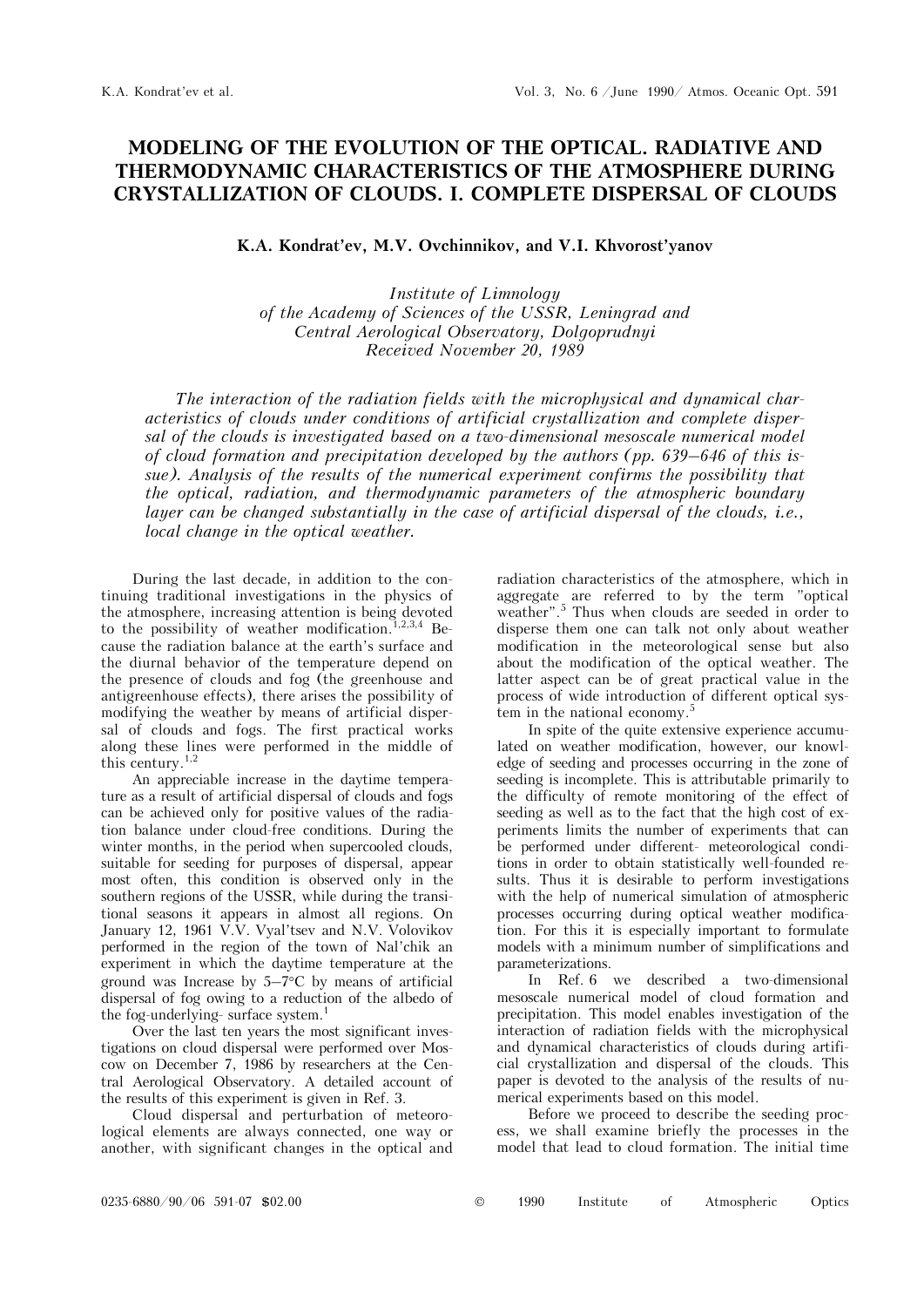corresponds to 01:00 in the morning and there are no clouds. The effective long-wave length emission of the earth's surface, which at this time is equal to 76 W/m<sup>2</sup>, results in a decrease of the temperature at the surface from  $0^{\circ}$ C to  $-3^{\circ}$ C within the first two hours. The decrease in the temperature then slows down; this is explained primarily by the turbulent flow of heat from the atmosphere to the surface, which partially compensates the emission of the surface, and partially by the flow of heat from deep within the soil. Over the next two hours the decrease in temperature already does not exceed 1°C. The flux of latent heat  $B_{\text{Q}} = L_q \rho_q \partial q / \partial z$ , (where *q* is the moisture content,  $z$  is the altitude,  $\rho_a$  is the density of air, and  $L_q$  is the specific heat of condensation), which accompanies condensation of vapor from the atmosphere on the surface, also makes a definite contribution to the retardation of the cooling. But this flux is relatively small and does not exceed  $5 \text{ W/m}^2$ . The rate of efflux of vapor is less than the rate of radiation cooling, and for this reason in spite of the fact that the specific moisture content decreases the undersaturation (dew-point deficit) decreases.

The process described leads to the fact that after 3.5 h of natural evolution the undersaturation is zero (the relative moisture content is equal to 100%), and condensation of vapor and formation of a low cloud starts. By 06:00 there forms a stable cloud with boundaries at altitudes of 100 and 900 m and with maxima liquid-water content of  $0.15$  g/kg at an altitude of 750 m. At this time the sun rises. In the model the latitude of the location was taken to be  $\varphi = 56^{\circ}$  (the latitude of Moscow) and the angle of inclination of the sun  $\delta = 0^{\circ}$ , which corresponds to the equinox (March 21), at which the sun rises at 06:00 and sets at 18:00.

At this time of year at the given latitude supercooled clouds most likely appear above an already show-free underlying surface, i.e., above a surface with a low albedo  $(A_s = 0.35)$ . Starting the seeding soon after sunrise makes it possible to obtain estimates of the maximum possible perturbations of the thermodynamic, radiation, and optical characteristics of clouds during crystallization, since the values of such disturbances are determined primarily by the length of time the seeded zone is exposed to sunlight. The initial time (01:00) was chosen so that the cloud would evolve into a stable formation by sunrise.

There is no crystalline phase before the reagent is introduced. Seeding starts at 07:00. Periodic seeding with solid granules of carbonic acid at an altitude of 1100 m was modeled (i.e., 100 to 200 m above the top boundary of the cloud).

The physical aspect of the seeding is as follows. A particle of solid carbonic acid is introduced into the air, which is strongly cooled as the particle evaporates. The cooling is the main reason for the supersaturation of water vapor. This supersaturation can be so significant that it exceeds the critical value required for formation of drops and ice crystals di-

rectly on complexes of water molecules (homogeneous condensation and crystallization). At a temperatures of  $-40^{\circ}$ C and lower stable ice nuclei form from the complexes of water molecules. The number of ice crystals *N*, forming as a result of the evaporation of 1 g of solid carbonic acid, dumped into the cloud, was measured under laboratory conditions and ranges from  $5 \cdot 10^{11}$  to  $1.2 \cdot 10^{14}$  depending on the temperature of the surrounding  $air<sup>7</sup>$ . As the temperature decreases *N* increases. In the model the described process of nucleation of crystals was not calculated in order to save time, and the seeding was modeled by introducing at the nodes of the difference grid  $(x = 10 \text{ km}, z = 200-1100 \text{ m})$  a definite number of crystals (the concentration of crystals  $P_{cr}$  = 1000 g<sup>-1</sup>) every 10 min (seeding). This corresponds to the aircraft flying past the point with coordinates  $x = 10 \text{ km}$ ,  $z = 1100 \text{ m}$  perpendicular to the  $x - z$  plane and, correspondingly, perpendicular to the flow (since the geostrophic wind is directed along the *x*-axis). Assuming that when 1 g of solid carbonic acid evaporates  $10^{12}$  ice crystals form and that the granules completely evaporate over a distance of the order of 1 km, the indicated concentration of crystals introduced corresponds to the consumption of – 1 kg of reagent per 1 km of the flight path.

When the crystals enter the supercooled droplet cloud the following happens (by "supercooled" we mean a droplet cloud existing at negative temperature). In the steady-state cloud the supersaturation of the vapor above the water  $\Delta_1$  is practically equal to zero, but the supersaturation above ice  $\Delta_2$  is positive. Thus crystals start to grow, and this results in a decrease of  $\Delta_1$  and  $\Delta_2$  owing to sublimation of the vapor; in addition,  $\Delta_1$  becomes negative (undersaturation is observed above water). But for  $\Delta_1$  < 0 vapor starts to evaporate from the drops. The process described above is called "transfer" of vapor from drops to crystals.7

If there are not too many crystals, then they grow to sizes sufficient for precipitation in the form of snow. Thus we have achieved a reduction of the concentration of drops as a result of their evaporation (in the limit, with a corresponding number of crystals, i.e., with the corresponding dose of the reagent, to zero), and a reduction of the concentration of crystals (in the limit also to zero) owing to their precipitation. This is the principle for dispersing supercooled clouds by the method of artificial crystallization of the clouds.

We shall examine the evolution of seeding zone. Already one hour after the start of seeding the liquid water in the central part disappears owing to transfer of vapor from drops to crystals, i.e., in this zone the cloud crystallizes completely. Later the following stable picture forms (see Fig. 1). The cloud disperses downstream (to the right in Fig. 1) from the line of seeding. At first it crystallizes completely over a distance of 5–8 km (Fig. 1b), and then over a distance of 15–20 km both the liquid water and the ice vanish owing to the precipitation of crystals. Compar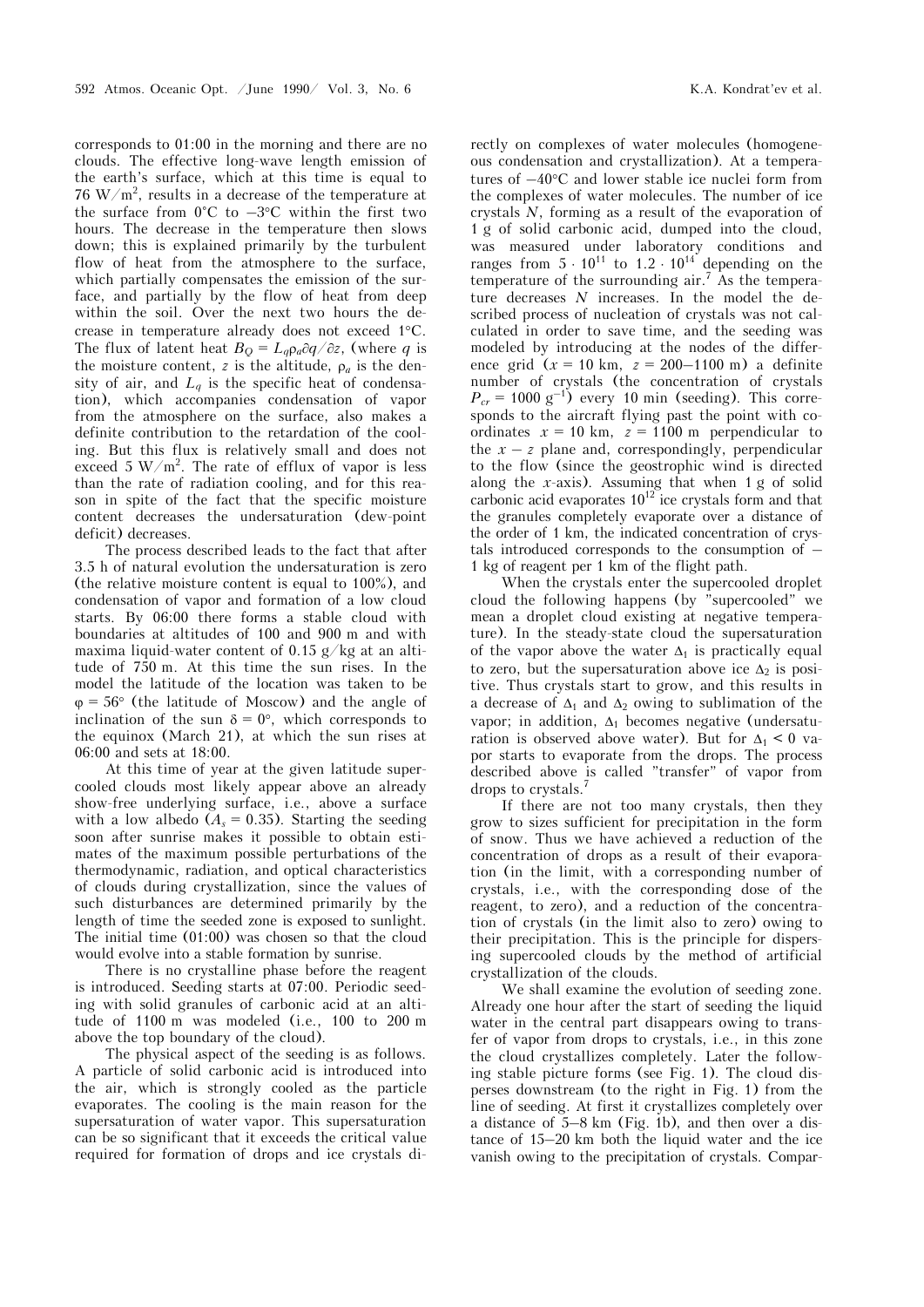ing Figs. 1a and 1b shows that the ice content of the crystallized cloud decreases along the flow more slowly than the concentration. This is connected primarily with an increase in the size of the crystals. Spreading along the flow, they grow quite rapidly and precipitate out. In the process, their concentration decreases significantly (Fig. 1a).

In Fig. 1c one can see that the local meteorological visibility range<sup>6</sup> is sharply higher to the right of the line of seeding. It should be noted that this increase occurs significantly more rapidly than the cloud disperses (in the sense that the liquid water and ice in the cloud vanish). The point is that the crystallized cloud is more transparent than a droplet cloud owing to the lower concentration of particles. Thus considering two regions with the same total water content in the droplet and crystalline parts of the cloud (for example, isolines with  $q_{L1,2} = 0.10$  g/kg in Fig. 1b), it is obvious that in the first case the visibility range  $L = 0.34$  km while in the second case  $L = 1.94$  km, i.e., it is almost six times longer. Ten to 15 km from the line of seeding the visibility range already exceeds 5 km.



*FIG. 1. Two-dimensional fields of microphysical parameters of the droplet (solid curves) and crystalline (dashed curves) phases and the visibility range L =* 7 h *after seeding starts (the concentration of*  droplets,  $N_1$ , in  $10^3$  g<sup>-1</sup> and concentration of crystals  $N_2$ *, in* g<sup>-1</sup> (*a*)*; the liquid water content q<sub>L1</sub>, in g/kg<sub><i>,*</sub> *the ice content*  $q_{L2}$ *, in g/kg (b); and, L, km (c)).* 

We note that all two-dimensional fields (Figs. 1, 2, 3, and 4) are given at times when the temperature perturbation is maximum, i.e., at 14:00.

Figure 2 shows the radiation characteristics of the short-wavelength radiation (SWR). There are the upward and downward fluxes, the Influx or rate of radiation-induced change in the temperature, and the albedo. It is obvious that changes in the microphysical parameters also result in significant transformation of the radiation characteristics. Thus when the downward flux of solar radiation (Fig. 2b) passes through a droplet cloud it is attenuated by more than a factor of two, decreasing from

591 W/m<sup>2</sup> at an altitude of 1 km to 270 W/m<sup>2</sup> at an altitude of 0.3 km. In the crystallization zone this attenuation is no longer so significant and does not exceed 20% (591 and 500 W/m<sup>2</sup>, respectively). The albedo also changes just as significantly: from 63% above the flowing cloud up to 41% above the crystallization zone and then to the albedo of the underlying surface  $A<sub>S</sub> = 35%$ . In addition, examining the albedo of the cloud itself, i.e., the quantity *A*– *A*S, we see that it changes almost by a factor of five from 28% to 6%, while the influx in the indicated regions differs by only a factor of 2.5 (0.51 and  $0.21^{\circ}$ C/h, respectively).



*FIG. 2. A vertical section of the fields of the solarradiation characteristics: (a) upward*  $F_s^{\uparrow}$ , *in* W/m<sup>2</sup>, *flux and downward*  $F_s^{\downarrow}$ , *in* W/m<sup>2</sup>, (*b*), *flux and the the influx*  $(\partial T/\partial e)$ , *in*  $\partial C/h$ , *(c) of solar radiation and the albedo field A,* (*d*).

The indicated more rapid decrease (in the process of crystallization and with growth of crystals the albedo) than the absorption is studied in greater detail in Refs. 8 and 9. In the cleared zone the downward and upward fluxes of solar radiation do not change significantly and their values at the underlying surface are close to the values at an altitude of 1 km. The insignificant decrease in the downward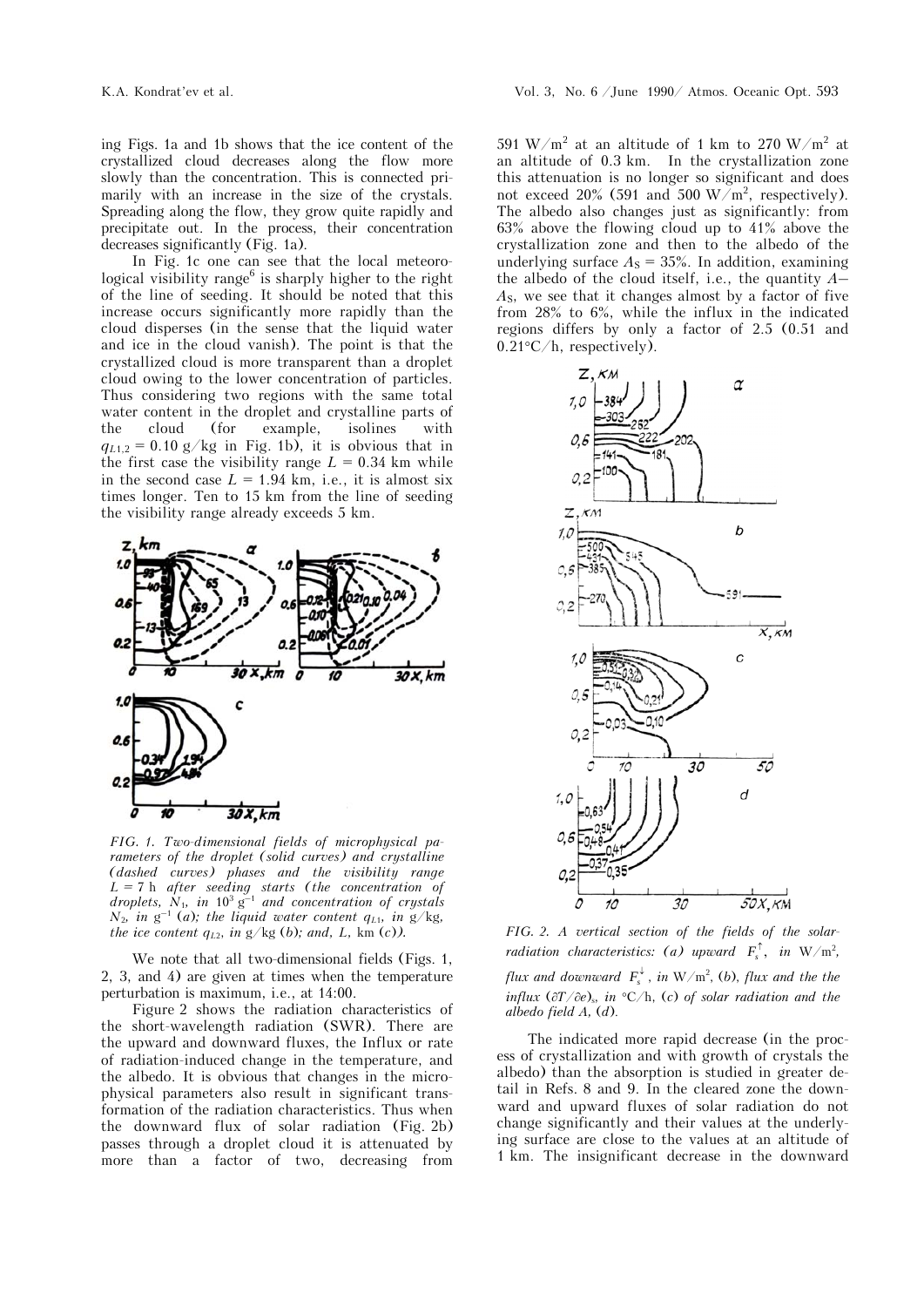flux is due to the absorption by water vapor. The screening of the solar radiation by the cloud, as is observed for small values of *x*, is not observed here. For this reason, in particular, the downward flux at the ground in the cleared zone is significantly higher than at the same level above the cloud (Fig. 2b). Such a strong change ( $F_s^{\downarrow} = 270$  W/m<sup>2</sup> at a height of 300 m beneath the cloud, while in the cleared zone  $F_s^{\downarrow} = 591 \text{ W/m}^2$  at the same height) over a distance of 20-25 km gives rise to a sharp contrast in the radiation balance at the ground, which in turn gives rise to nonuniform perturbations of the temperature, which will be examined below.

Figure 3 shows the upward (a) and downward (b) fluxes of the long-wavelength radiation (LWR) as well as the rate of radiat ion-induced change in the temperature  $(\partial T/\partial t)$ <sub>1</sub> owing to the influx of LWR (c). The well-known cooling occurs at the top of the cloud (Fig. 3c), and reaches a magnitude of  $2.2^{\circ}$ C/h (because it is localized in a very narrow region this isoline is not shown in Fig. 3c). The effective emission of the winter surface, which determines the upward flux of LWR, is appreciably screened by the clouds. Thus in the cleared zone  $F_1^{\uparrow} = 306 \text{ W/m}^2$  at an altitude of 1 km, while above the cloud  $F_1^{\uparrow} = 273 \text{ W/m}^2$ . The difference in the upward fluxes at the ground is explained by the nonuniformity of the surface temperature. Below the cloud, where the ground temperature is equal to 6.5 $\degree$ C, the upward flux is equal to 348 W/m<sup>2</sup>, and at locations where the cloud has dispersed, the ground temperature exceeds  $13.4^{\circ}$ C and, correspondingly, the upward flux of LWR is larger  $-382 \text{ W/m}^2$  (Fig. 3a).

Figure 4 shows the temperature field and the field of the coefficient of turbulence. The temperature at the surface rises continuously over a distance of 25 km from  $6.5^{\circ}$ C beneath the cloud to 13.4 $^{\circ}$ C in the cleared zone (Fig. 4a), after which it remains virtually constant. Under the conditions studied the temperature disturbances are appreciable not only at the surface but also at altitudes up to 1 km. Thus the indicated disturbance is equal to approximately  $6^{\circ}$ C at an altitude of 200 m and  $4^{\circ}$ C at an altitude of 500 m, and a significant disturbance of the temperature (up to  $2^{\circ}$ C) is observed even an altitude of 800 m in the cleared zone compared with the cloudcovered zone. The temperature is horizontally uniform only at altitudes above 1 km.

Above the zone of enhanced heating, somewhat downstream, significant turbulence is observed (Fig. 4b). The reason for this is that the heating of the bottom air layers intensifies the instability of the thermal stratification, which results in an intensification of turbulence. The increase in the turbulence coefficient  $K$  at altitudes from 50 to 200 m by at least a factor of 1.5 (from 20  $m^2$ /sec at an altitude of 50 m to  $30-35$  m<sup>2</sup>/sec at altitudes of 150-200 m) encourages the thermal disturbance to spread out vertically.



*FIG. 3. A vertical section of the fields of the characteristics of LWR: (a) upward flux*  $F_1^{\uparrow}$ , *in* W/m<sup>2</sup>; *downward flux*  $F_1^{\downarrow}$ , in W/m<sup>2</sup>; (b) and, (c) the influx  $($  $\frac{\partial T}{\partial t})_1$ *, in*  $\mathcal{C}/h$ *.* 



*FIG. 4. A vertical section of the temperature field T*   $(in \degree C)$  (a) and the field of the turbulence coefficient *K* (in  $m^2$ /sec) (b) seven hours after seeding starts.

The computational results presented in this part of the work indicate that significant changes in the